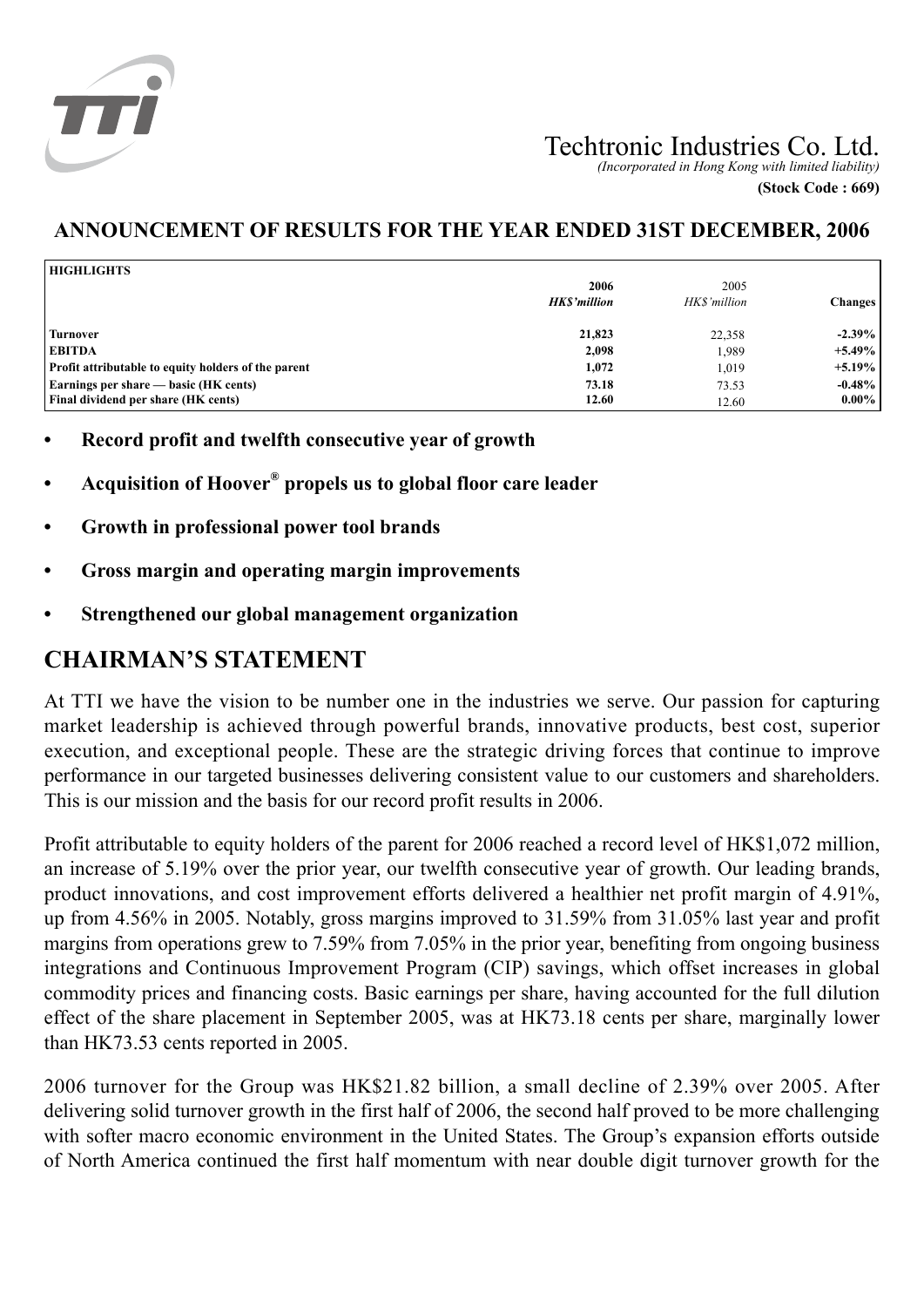second half and full year. Our Floor Care business rebounded with positive turnover growth in the second half. We announced the acquisition of the Hoover<sup>®</sup> floor care business, which when combined with our existing Floor Care business now positions TTI as the leader in the global floor care industry.

## **DIVIDEND**

The Directors have recommended a final dividend of HK12.60 cents per share for the year ended 31st December, 2006 (2005: HK12.60 cents) payable to the Company's shareholders whose names appear on the register of members of the Company on 29th May, 2007. Subject to the approval of the shareholders at the forthcoming annual general meeting of the Company, the proposed final dividend is expected to be paid on or about 5th July, 2007. This payment, together with the interim dividend of HK6.50 cents per share (2005: HK6.00 cents) paid on 28th September, 2006, makes a total payment of HK19.10 cents per share for 2006 (2005: HK18.60 cents).

## **BUSINESS REVIEW**

## **Power Equipment**

The Power Equipment business, which includes power tools, power tools accessories, and outdoor power equipment, produced record profit from operations, with growth from our professional brands, Milwaukee $^{\circledast}$  and AEG $^{\circledast}$  as well as strong sales from RIDGID $^{\circledast}$  professional power tools manufactured by TTI. Profit from operations was HK\$1,462 million, a significant increase of 18.16% over 2005. Turnover reached HK\$17.12 billion, accounting for 79% of total Group turnover. Full year turnover was marginally down 0.35% from last year due to a sluggish North American market in the second half of the year. We improved profit margins to 8.54% from 7.20% last year in a difficult economic environment of rising raw material costs. Innovative new products, quality improvement initiatives, global procurement activities, product transfer programs, and CIP have positively impacted our operational performance.

## **Power Tools and Accessories**

For the year 2006, Milwaukee<sup>®</sup> expanded by continuing to lead the industry in the development of a broader line of lithium ion battery-based power tools aimed at professionals. The new V18™ line of products gained acceptance in the marketplace and combined with the V28™ lithium ion range, added incrementally to the cordless product category. Milwaukee® also strengthened its Sawzall® market position with new product introductions and marketing support, including specialized industry outreach programs, and supported by a full Sawzall® blades range. In addition, Milwaukee® grew in Europe as it continued to build recognition and expand distribution geographically.

The Ryobi® brand faced a challenging year in North America, but produced near double digit growth in turnover outside of North America with the first full year of the One+™ System distribution. The One<sup>+™</sup> System under the Ryobi<sup>®</sup> brand offers 43 products including 9 new products such as the One+ ™ Angle Grinder and the One+™ Radio using the 18-volt battery & charger platform. The One+™ program has established a strong merchandising presence with growing end user demand that will drive future growth in our key retail partners across the globe.

We expect our North American business to rebound after a slowdown in the second half of last year. Business is on a positive trend for the beginning of 2007 and we have increased the consumer power tool promotion plans and marketing support over prior year levels. Innovative lithium ion cordless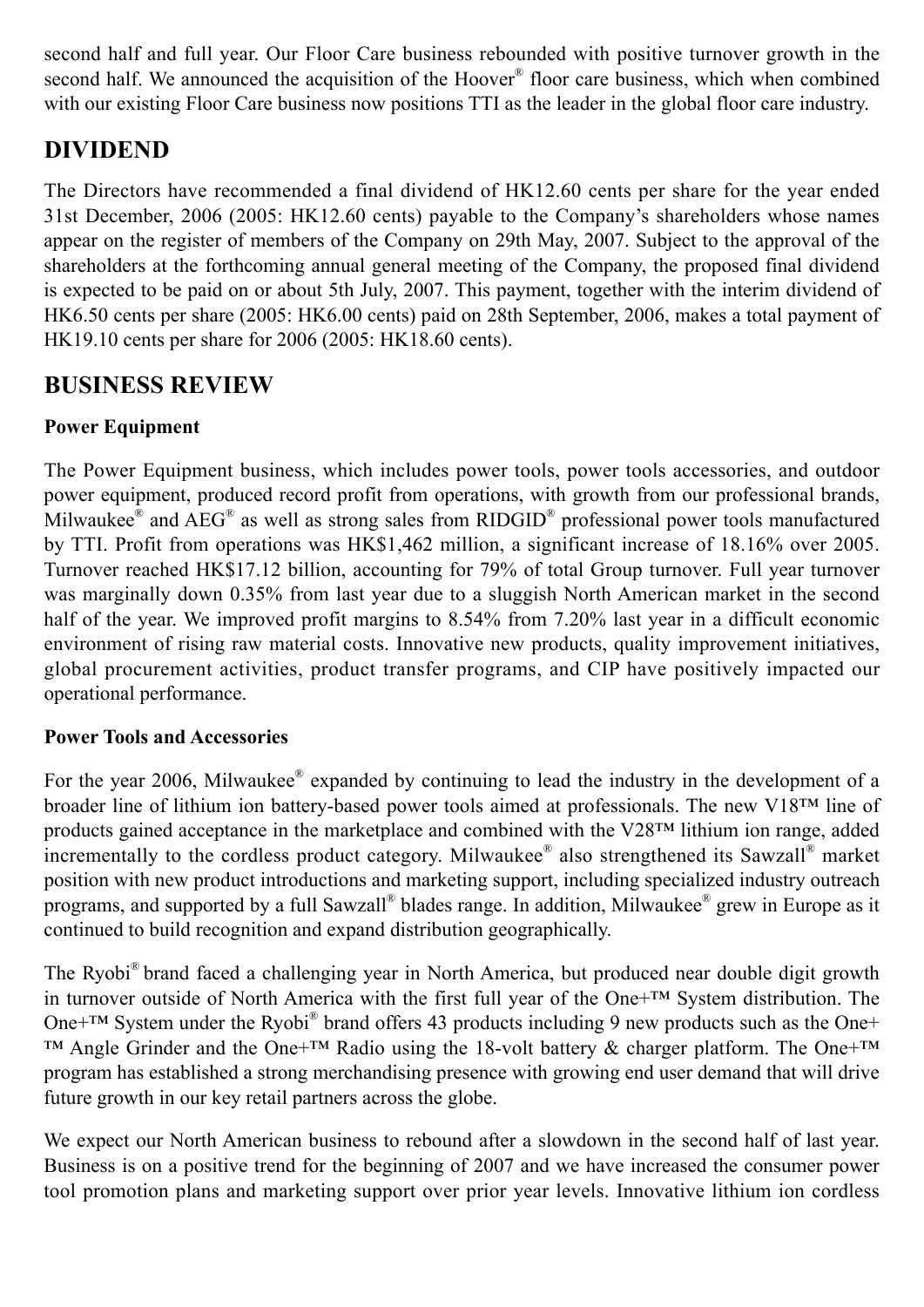products will be launched throughout the year, further enhancing TTI's leading position in the cordless category. Our European and rest of world businesses are continuing to track healthy growth. New products are the primary drivers, but new distribution in core territories and new geographies are also adding incremental turnover. The Ryobi<sup>®</sup> branded One+<sup>TM</sup> System and Milwaukee<sup>®</sup> V18<sup>TM</sup> programs are notable product ranges that are feeding the expansion.

## **Outdoor Power Equipment**

Outdoor Power Equipment turnover expanded in 2006. Turnover outside North America continued to make double digit gains primarily from the Homelite® and Ryobi® brands. The operational focus to improve our cost position delivered positive gains in the second half, marked by new product launch efficiency and productivity in our Asia supply chain. Manufacturing gains through rigorous application of management techniques, procurement programs, and savings from CIP were key factors to improving our cost position. The business benefited from investments to expand new product development engineering resources and product range rationalization.

We expect the market gains made in 2006 to continue into 2007. The gas-driven blower category, which experienced double digit growth in 2006, will help drive turnover going forward with several new introductions planned. Homelite®'s new MightyLite<sup>™</sup> range will be globally distributed for the full year. In North America, expectations are to grow both in existing channels and potential new channels, driven by innovative new products already in the development pipeline and improved marketing. Outside of North America our products and brands remain on track for turnover growth. The business has geographic expansion opportunities mirroring those of our Power Tool businesses in Eastern Europe, Middle East, South Africa, and Latin America.

### **Floor Care**

In 2006 our Floor Care business established the platforms for future growth, including the acquisition of the Hoover<sup>®</sup> floor care business. The powerful brand portfolio now includes Hoover<sup>®</sup>, Dirt Devil<sup>®</sup> and Vax<sup>®</sup>. In addition to the brands, the business is competitively positioned with an increased new product development capability, best cost supply chain scale, and full product category coverage. Distribution reach outside of North America will continue to expand geographically with our brands.

The Floor Care business completed the transition to focus on our own brands and as a result reported second half growth in North America and Europe. Turnover for the full year was HK\$4.43 billion, down 2.16% from last year, and accounting for 20% of the Group's total turnover. On the cost side, challenging raw material pricing was partially offset by our global sourcing programs and CIP savings. We promoted our innovative products with increased advertising support in key markets. Profit from operations was down to HK\$157 million, a margin of 3.54% of turnover.

In the United States, Dirt Devil<sup>®</sup> sold more vacuums than any other brand in 2006. The strength of the Dirt Devil<sup>®</sup> brand created the opportunity to migrate to higher price point products setting the stage for top and bottom line growth with additional introductions. Hoover<sup>®</sup> is a premium, best-in-class, vacuum and extraction brand. It will gain from the TTI best cost supply chain, the newly established TTI Floor Care global R&D center, and the combined marketing and distribution scale of TTI. Speed to integrate Hoover® with TTI is a priority. Sales, marketing, engineering, and back office synergies from a combined business are underway. We announced the closure of Hoover®'s North Canton manufacturing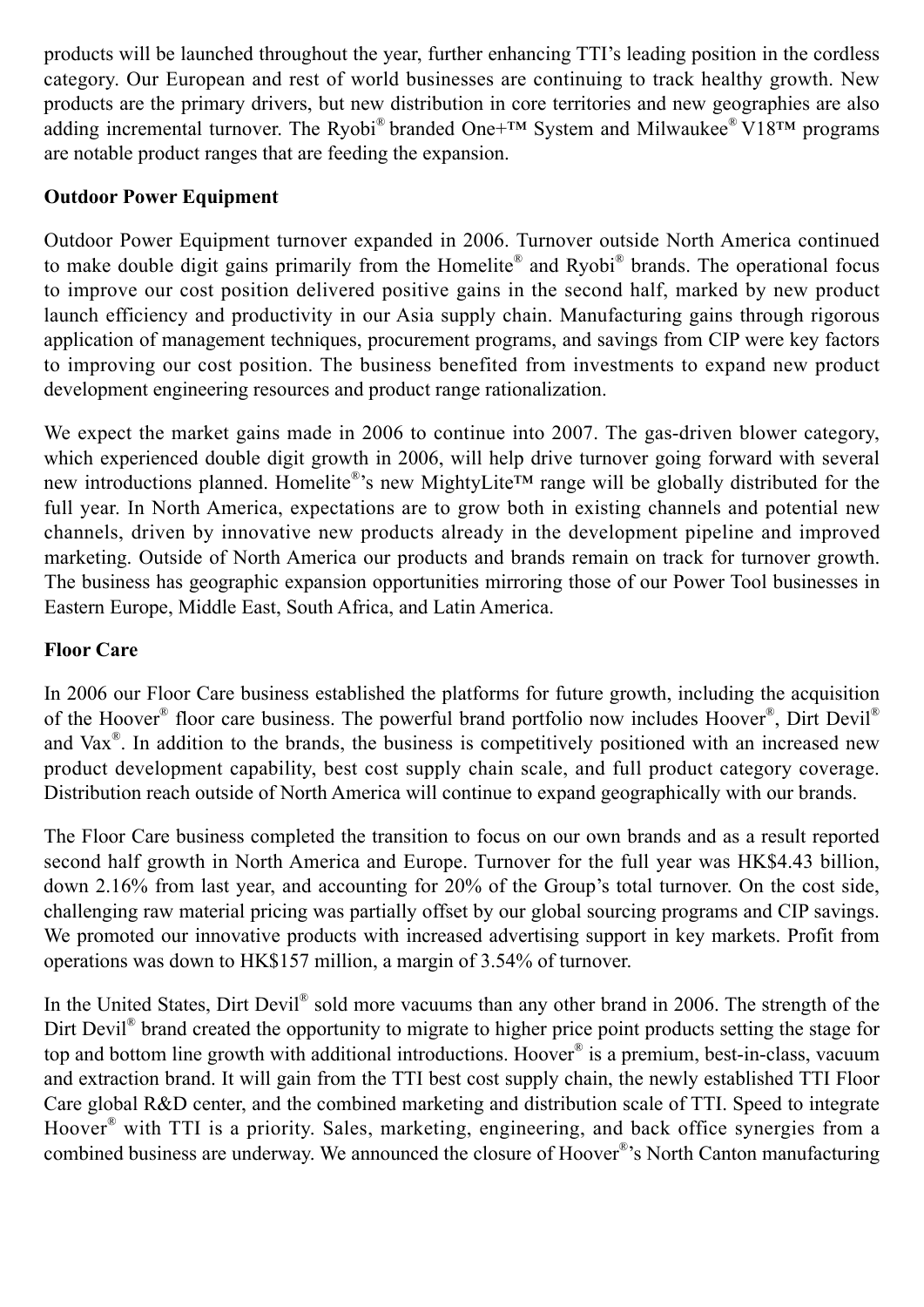plant and operational integrations have begun. We are excited that the combined floor care business will hold the leadership position in North America and we are ready to bring this business to new levels.

Outside North America, the business reported double digit turnover growth primarily driven by the strength of our Vax<sup>®</sup> business. Vax<sup>®</sup> strengthened its position as the number two vacuum brand in the UK delivering double digit top line growth in a very competitive market. Vax® launched over 50 new products and made geographic expansion efforts. The addition of Hoover® will provide new and incremental product opportunities for the Vax® business. Dirt Devil® in Europe faced a difficult year with a slower acceptance of new products than expected. A completely refreshed range is already launched with positive end user acceptance being seen. Overall, new products and an expanding geographic reach will continue to drive the business outside of North America forward.

2006 set the stage for growth in the floor care business. We now possess the most recognized brands in virtually all floor care categories. Dirt Devil® is positioned to continue its introduction of unique products through its ease of use strategy and advantages in manufacturing scale and supply chain efficiencies. There are multiple new product introductions planned for 2007 including the KURV™ and the KRUZ™, both hand-held vacuums and a new "i"™ upright vacuum. Our contract business remained in transition in 2006 as we increased our commitment to our own leading brands. This is still on track to rebound in 2007 as we begin delivering the new line of Sears® Kenmore® brand of vacuums in the first half.

## **Laser and Electronics**

The Laser and Electronics business result for 2006 was according to expectations, with a top line decline from the prior year due to the continuing correction in the laser based products market. Turnover in Europe was stable and infant care products delivered growth. Expenses were controlled through CIP programs while addressing the overhead expenses structure. Consequently, turnover was HK\$279 million, accounting for 1% of total Group turnover, and profit from operations was HK\$37 million.

There are signs that the laser market is beginning a slow recovery in 2007. The business has opportunities to grow in other electronic hand tools and detectors, solar lighting, and infant care products. New product development planning has expanded into new markets of electronic tools including digital thermometers and moisture meters, solar powered chargers, and a new range of electronic wall scanners, to name a few.

## **OUTLOOK**

We are setting the stage for growth and profit margin enhancement. After a second year of consolidating the 2005 power tool acquisitions, we are starting to benefit from the integration synergies. We are moving decisively to consolidate our latest acquisition, Hoover® , and derive gains in marketing and operational efficiencies in 2007. Our attention will be focused on both core business expansion and the search for strategic acquisitions that will enhance both our top line and bottom line.

Our Power Equipment business possesses the brand portfolio that professionals and consumers trust. We remain optimistic on the North American power tool business in 2007. We are aggressively upgrading our store service organization, expanding our sales coverage, introducing a "jobsite solutions" program to reach end users of professional power tools, and driving marketing programs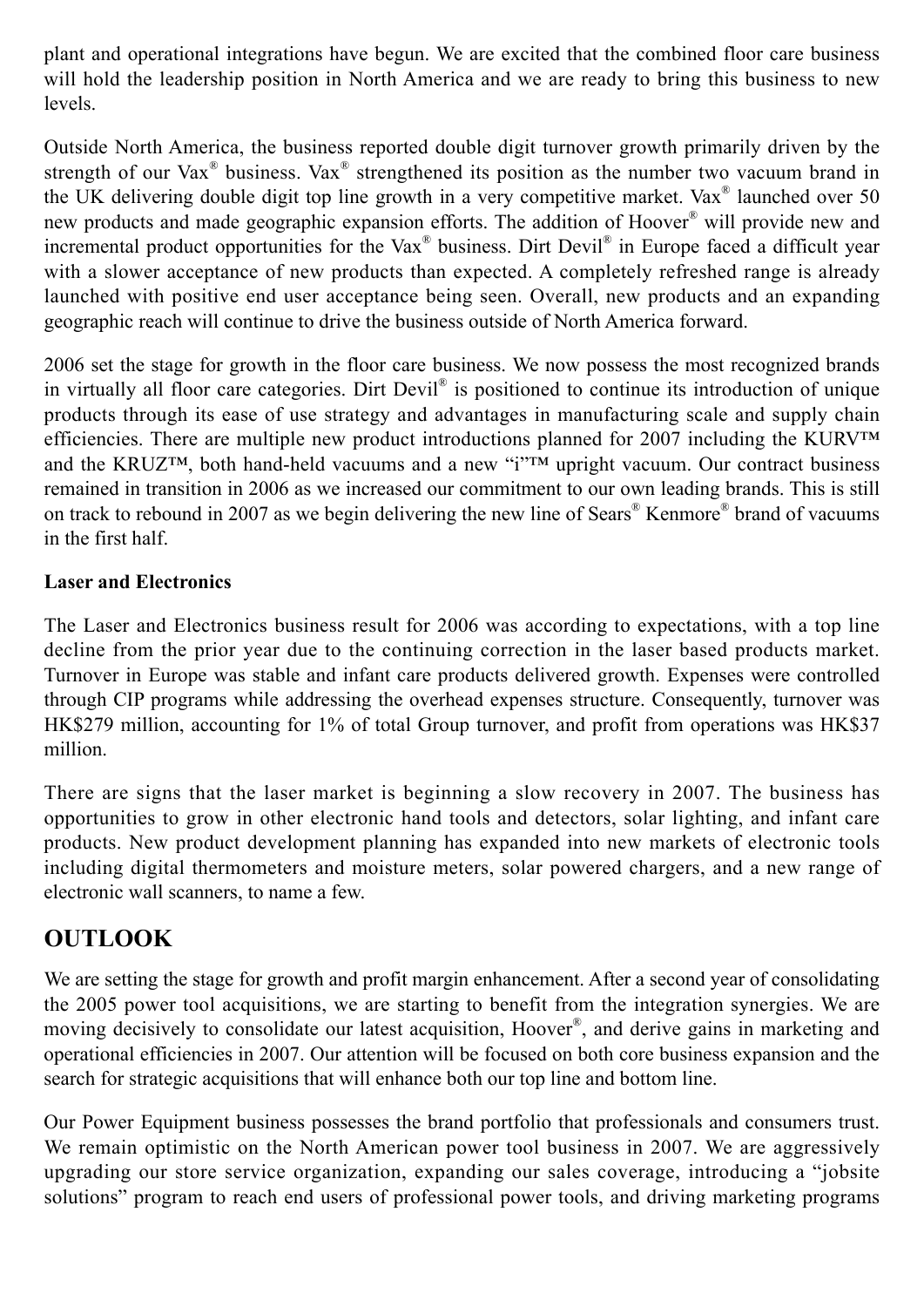that will bring our exciting brands and products closer to the end users. The European and rest of world businesses are aimed at double digit growth through new product introductions in their core channels and geographic expansion. Further refinement of our New Product Development process is focused on global product platforms systematically targeting specific professional and consumer end user segments. This will bring better efficiency to our deployment of development resources and enhance our ability to deliver product solutions and innovations that end users want, thereby driving our growth.

Our Floor Care business is showing positive growth and has a first priority of integrating the Hoover<sup>®</sup> acquisition. We announced the establishment of a TTI floor care global R&D center and expect new products to begin flowing as early as the second half of 2007. North American marketing programs will drive awareness of the innovative Hoover<sup>®</sup> FloorMate<sup>™,</sup> SteamVac<sup>™,</sup> All-Terrain<sup>™</sup>, and Wind-Tunnel™, plus the Dirt Devil® KONE™, Reaction™, and Broom Vac® products. Floor Care is set to deliver solid incremental business from new product introductions in Europe, the newly established presences in Canada and the Middle East, and the North American launch of the Sears® Kenmore® brand of vacuums.

Our core strategy to build our business with exceptional people is being fueled by the introduction of a North American campus recruiting and Leadership Development Program. We target talented individuals with a passion to lead and deliver results. Additionally, we have strengthened our current management team by creating new executive positions across the globe and filling them with talented business leaders in important areas of sales, marketing, product development, operations, and senior management. We anticipate benefits in our dynamic and fast paced culture across product development, marketing, and best cost operational performance.

# **ACQUISITION**

On 7th December, 2006, the Directors announced that the Company has on 6th December, 2006 (US Eastern Standard Time) entered into the conditional Purchase and Sale Agreement ("PSA") to purchase the Hoover® floor care business from certain subsidiaries of Whirlpool Corporation. The total consideration for the purchase of the Hoover Assets and two operating subsidiaries consists of the payment of US\$107.0 million (approximately HK\$831.4 million) in cash to Maytag Corporation (on behalf of itself and the other Sellers).

To effect the purchase of the Hoover® floor care business, the Company will assume certain Assumed Obligations as they exist at the Closing Date. Based on unaudited financial information provided by Whirlpool as of 30th September, 2006, the Assumed Obligation was approximately US\$127.9 million (approximately HK\$993.8 million) (consisting of approximately US\$74.3 million (approximately HK\$577.3 million) of accounts payable and other accrued liabilities, and approximately US\$53.6 million (approximately HK\$416.5 million) of long-term post-retirement medical and life insurance benefits for the Transferred Employees which shall be payable over the lifetimes of such employees).

The total unaudited asset value of the Hoover<sup>®</sup> floor care business as of 30th September, 2006 was approximately US\$353.5 million (approximately HK\$2,746.7 million)

All of the conditions set out in the PSA have been fulfilled as per our announcement dated 30th January, 2007 and the transaction was completed on January 31, 2007, and was fully settled at the closing of the transaction by internal resources.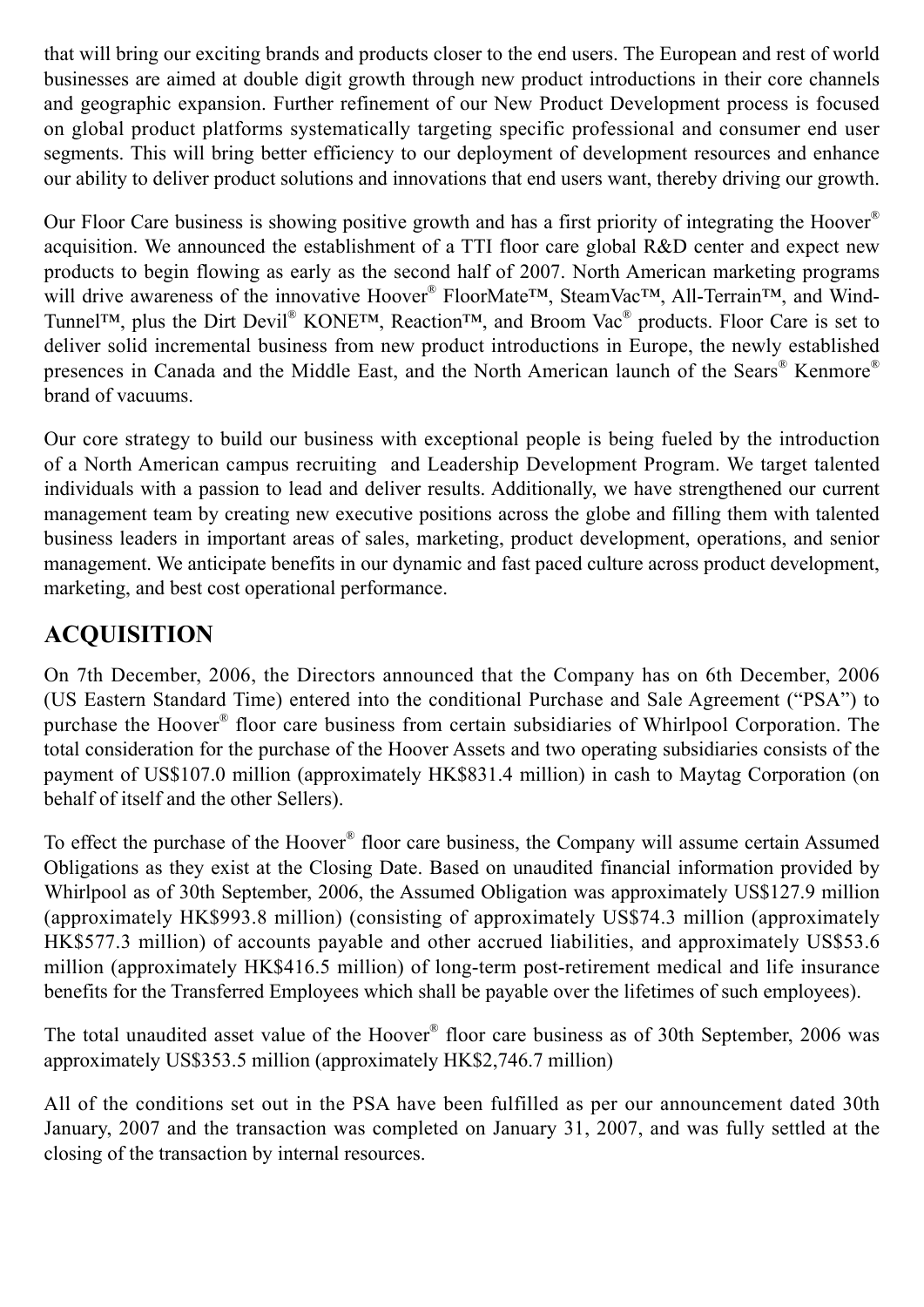The Directors believe that the acquisition of the Hoover® floor care business will enable the Company to enhance its position in the floor care industry on a world-wide basis. Through this acquisition, the Company will acquire Hoover<sup>®</sup>'s strong brand name, as well as its comprehensive line of products for general and special purpose vacuuming, including full-size uprights and canisters, deep cleaners, and hard-floor cleaners. The Directors believe that Hoover®'s engineering and design capability can be leveraged across the Company's existing product portfolio. The Company expects to benefit from many operational synergies and efficiencies through the combination of Hoover<sup>®</sup> with its Royal<sup>®</sup> and Dirt Devil<sup>®</sup> business and technological synergies through the combination of their patent portfolios and able engineering staffs. These, in conjunction with the Company's efficient manufacturing platform, are expected to strengthen and expand the Hoover® brand throughout the international markets in which it competes.

The Group is already preparing aggressive plans to integrate the business to reap the synergies as described above.

## **FINANCIAL REVIEW**

## **Financial Results**

### *Result Analysis*

The Group's turnover for the year was at HK\$21.82 billion, 2.39% lower than the HK\$22.36 billion reported last year. Profit attributable to equity holders of the parent amounted to HK\$1,072 million, an increase of 5.19% on HK\$1,019 million reported in 2005, with margin improved to 4.91% compared to 4.56% last year.

EBITDA increased by 5.49% to HK\$2.10 billion, representing a margin of 9.61% as compared to the 8.90% reported last year. EBIT margin also improved to 7.13% as compared to 6.57% in 2005.

Basic earnings per share for the year, having accounted for the full dilution effect of the share placement in September 2005 was at HK73.18 cents per share, marginally lower than HK73.53 cents reported in 2005.

### *Gross Margin*

Despite the continuous increase in raw material and component costs, gross margin continued to improve to 31.59% as compared to 31.05% reported last year. The improvement was the result of the Group's focused strategy of introducing a constant supply of new products to the market, favorable product mix, leveraging on the expanded volume of business and the results of the continuous cost improvement programs at all levels within the Group.

## *Operating Expenses*

Selling, distribution, advertising and warranty expenses remained comparable to that of last year at HK\$2,529.63 million (2005: HK\$2,537.56 million). Improvements as a result of synergies created amongst various newly acquired operations through integration and cost rationalization were partially offset by higher advertising and promotion spending during the year.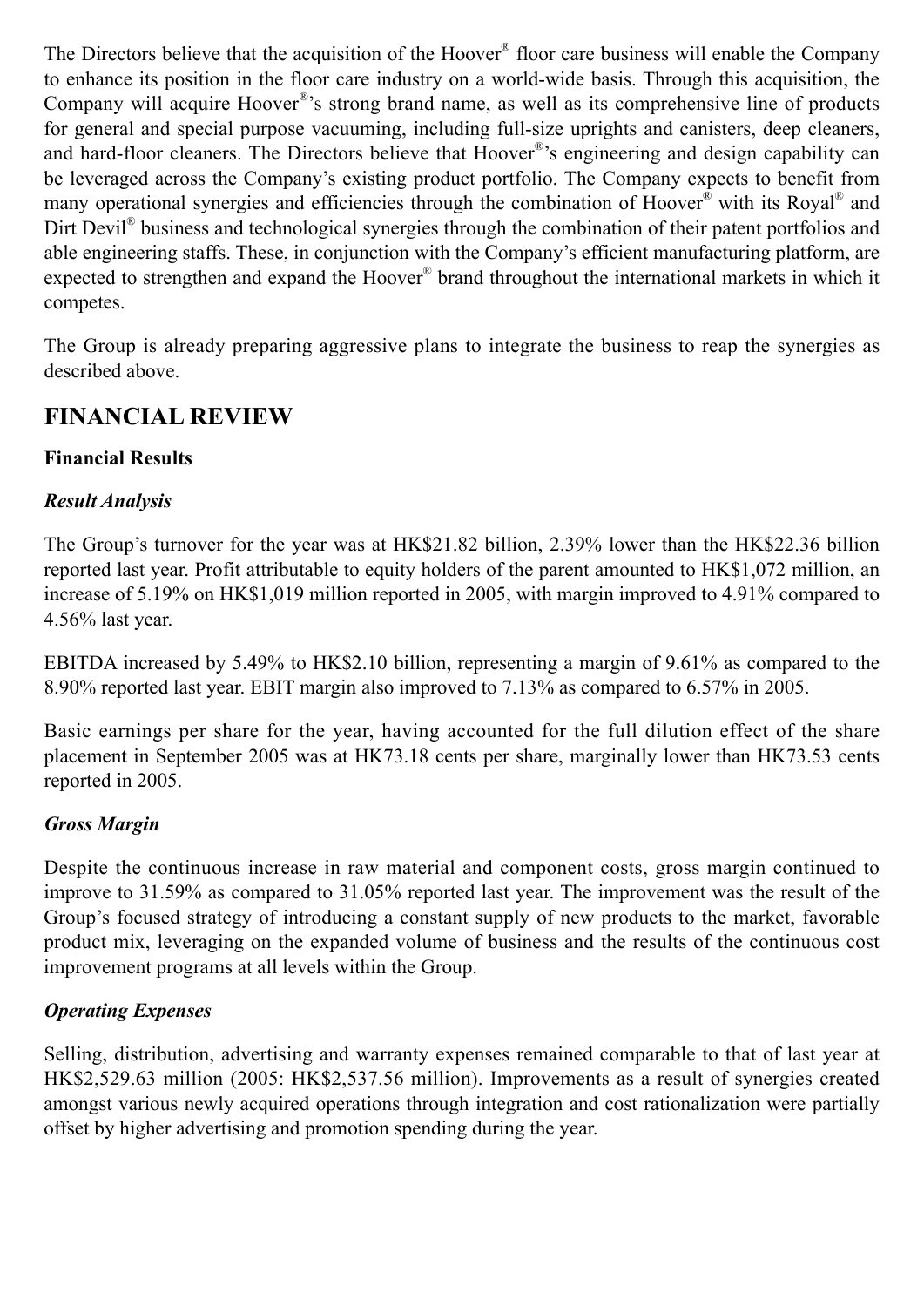The Group's own brand business continues to account for 80.24% (2005: 79.96%) of total turnover. The long term strategy of the Group remains focused on developing and expanding its own brand business.

Investments in product design and development amounted to HK\$428.31 million representing 1.96% (2005: 2.20%) of the Group's turnover, reflecting the efficiency improvements from the consolidated, effectively structured R&D resources.

Administrative expenses reduced by HK\$28.90 million, an improvement of 1.18%. The improvement was mainly due to the synergies created with the acquired Milwaukee® and AEG® operations together with effective continuous cost improvement programs within the Group.

Net interest expenses for the year amounted to HK\$300.23 million as compared to HK\$292.67 million in 2005, an increase of only 2.58%. The increase was mainly due to full interest costs for the loans arranged for the acquisition for the year whereas only 9 months of interest was charged in 2005, and the overall increase in interest rates. Interest coverage, expressed as multiple of earnings before interest and tax to total net interest, remained at a healthy level of 5.18 times (2005: 5.02 times).

Effective tax rate for the year was at 14.57% as compared to 12.96% in 2005. The Group will continue to leverage its global operation to further improve the overall tax efficiencies.

The Group's major borrowings are in US Dollars and HK Dollars. Other than the fixed interest rate notes and the zero coupon convertible bonds outstanding, all borrowings are either LIBOR or Hong Kong best lending rates based. There's a natural hedge mechanism in place as the Group's major revenue are in US Dollars and currency exposure is relatively low. The Group's treasury team will continue to closely monitor and manage its currency and interest rate exposure.

## **Liquidity and Financial Resources**

## *Shareholders' Funds*

Total shareholders' funds amounted to HK\$7.00 billion as compared to HK\$6.11 billion in 2005, representing an increase of 14.47%. Book value per share increased to HK\$4.78 as compared to HK\$4.18 as reported last year.

## *Financial Position*

The Group's net gearing, expressed as a percentage of total net borrowing to equity attributable to equity holders of the parent was at 74.14%, improved from the 76.24% as reported in 30th June, 2006. The net gearing was higher than the 68.31% in 2005, mainly due to a more challenging market condition than expected in the second half of the year. The Group, however, remains comfortable even at this gearing level and expects continuous improvements through the successful integration of various operations and a focus on working capital management.

## *Bank Borrowings*

The Group continues to maintain a well balanced and structured loan portfolio. We benefited from its fixed interest rate exposure through the fixed rate notes issued in 2003 and 2005 and other long term borrowings, which account for over 62.54% of the Group's total borrowing. The Group is comfortable with the current position to support its long term growth strategy.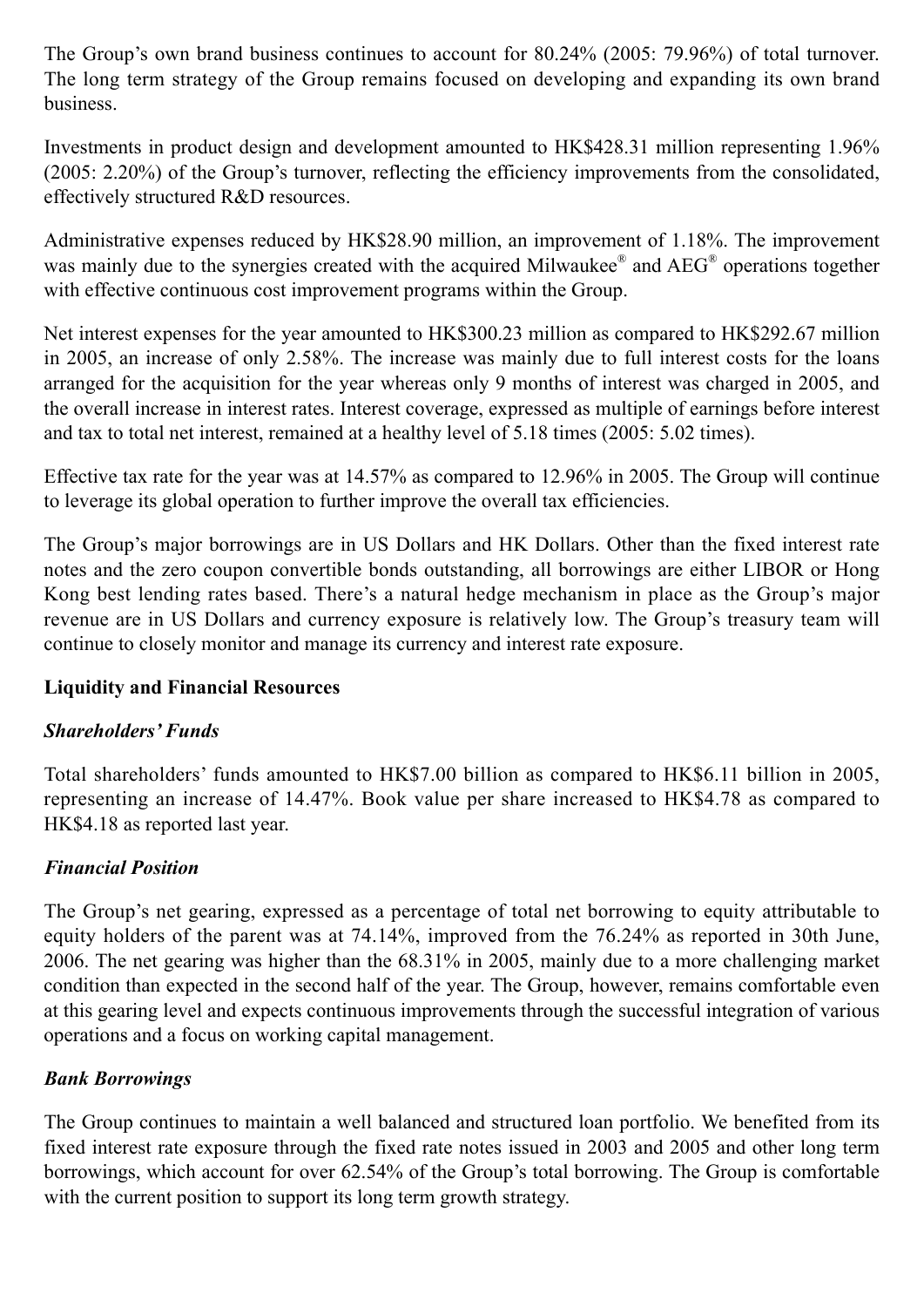## *Working Capital*

The Group's net current assets increased by 16.60% to HK\$5.64 billion. Current ratio and quick ratio further improved to 1.78 (2005: 1.66) and 1.22 (2005: 1.12) respectively.

Total inventory value increased by 1.23% to HK\$4.02 billion. Average inventory days increased by 12 days, the increase in number of days was because of higher finished goods inventory at balance sheet date due to shipment and deliveries arrangements. A major portion of the finished goods inventory was delivered in early 2007.

Trade receivables turnover days increased by 8 days due to the increased volume of business in Europe, which normally carries a longer credit term. The Group has evaluated the quality of the customer portfolio and remains comfortable with the quality of the trade receivables carried.

Average trade and other payable days increased to 56 days (2005: 53 days).

## *Capital Expenditure*

Capital expenditure for the year amounted to HK\$473 million. Excluding the factory expansion plan in China, the capital expenditure during the year on operating assets was in line with the Group's capital appropriate guideline.

## *Capital Commitment and Contingent Liability*

As of 31st December, 2006 total capital commitment amounted to HK\$620 million (2005: HK\$269 million) and there were no material contingent liabilities or off balance sheet obligations.

## *Charges*

None of the Group's assets are charged or subject to encumbrance.

### **Human Resources**

The Group employed a total of 20,679 employees (2005: 22,053 employees) in Hong Kong and overseas. Total staff cost for the year under review amounted to HK\$2,456 million as compared to HK\$2,533 million last year.

The Group regards human capital as vital for the Group's continuous growth and profitability and remains committed in improving the quality, competence and skills of all employees and providing related training and leadership development programs. The Group offers competitive remuneration packages, discretionary share options and bonuses to eligible staff, based on the performance of the Group and the individual employee.

## **AUDIT COMMITTEE**

An Audit Committee of the Board (the "Audit Committee") was established in 1999 and on 11th April, 2006, the Board of Directors of the Company (the "Board") adopted written terms of reference for the role and function of the Audit Committee and published these on the Company's website, www. ttigroup.com. The role and function of the Audit Committee is to assist the Board in ensuring that an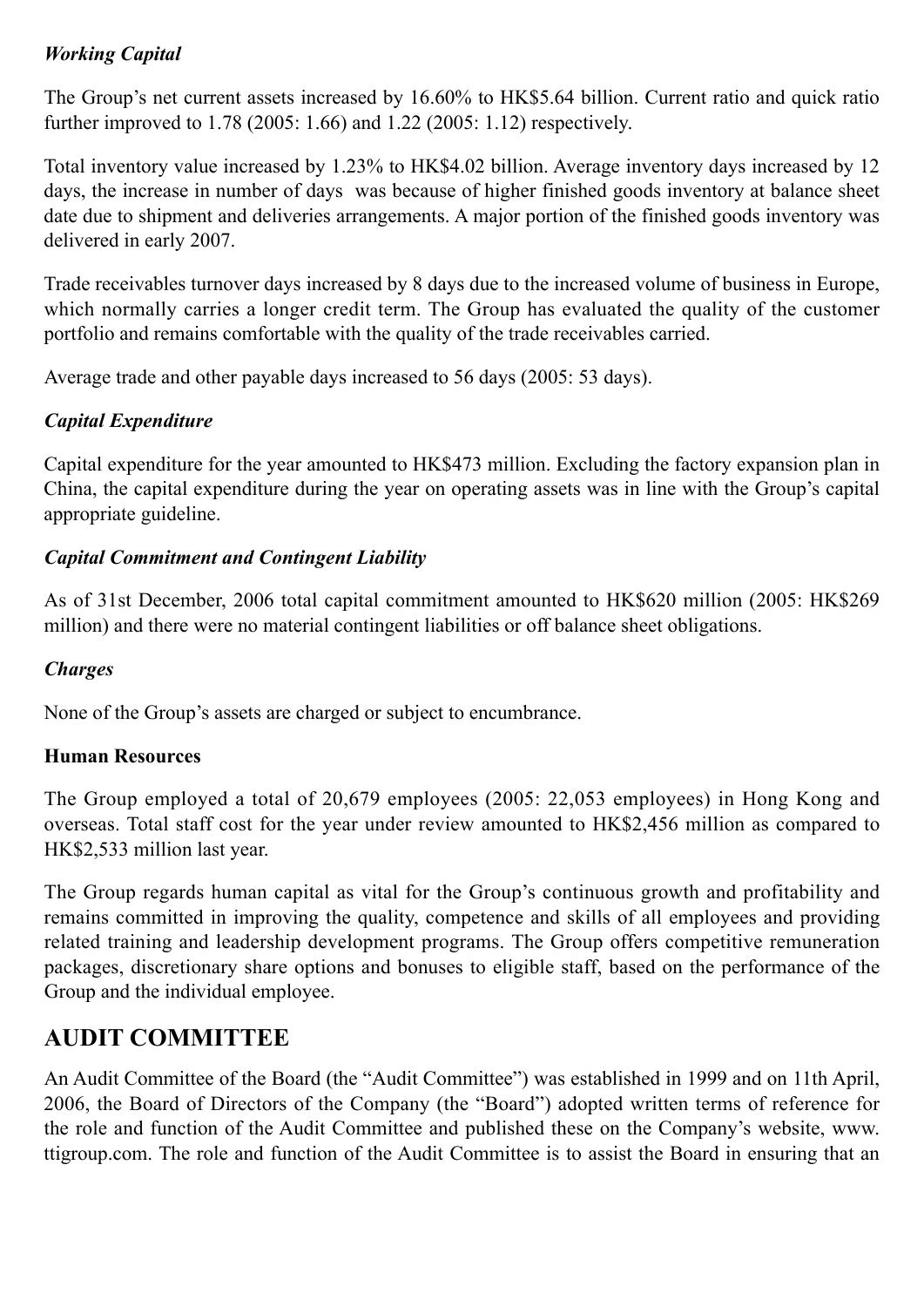effective system of internal control and compliance with the Group's obligations under the Listing Rules and other applicable laws and regulations is in place, and to oversee the integrity of the financial statements of the Company.

The Audit Committee is comprised of three independent non-executive directors of the Company, namely Mr. Joel Arthur Schleicher (Chairman), Mr. Christopher Patrick Langley<sup>OBE</sup> and Mr. Manfred Kuhlmann. All members of the Audit Committee have professional, financial or accounting qualifications.

# **REVIEW OF FINANCIAL INFORMATION**

Disclosure of financial information in this preliminary announcement complies with Appendix 16 of the Rules Governing the Listing of Securities in the Stock Exchange of Hong Kong Limited (the "Listing Rule"). The Audit Committee has reviewed with senior management of the Group and Messrs. Deloitte Touche Tohmatsu the accounting principles and practices adopted by the Company and has discussed internal controls and financial reporting matters, including the review of the audited financial statements of the Company for the year ended 31st December, 2006. The Board acknowledges its responsibility for the preparation of the accounts of the Company.

# **scope of work of messrs. Deloitte touche tohmatsu**

The figures in this preliminary announcement in respect of the Company's consolidated balance sheet, consolidated income statement and the related notes thereto for the year ended 31st December, 2006 have been agreed by the Company's auditors, Messrs. Deloitte Touche Tohmatsu, to the amounts set out in the Company's audited consolidated financial statements for the year. The work performed by Messrs. Deloitte Touche Tohmatsu in this respect did not constitute an assurance engagement in accordance with Hong Kong Standards on Auditing, Hong Kong Standards on Review Engagements or Hong Kong Standards on Assurance Engagements issued by the Hong Kong Institute of Certified Public Accountants and consequently no assurance has been expressed by Messrs. Deloitte Touche Tohmatsu on this preliminary announcement.

## **CODE ON CORPORATE GOVERNANCE PRACTICES**

The Company confirms that it has complied with all the code provisions of the Code on Corporate Governance Practices set out in Appendix 14 of the Listing Rules throughout the year ended 31st December, 2006, save that:

- 1. The roles of Chairman and the Chief Executive Officer are both performed by Mr. Horst Julius Pudwill. The Group does not currently propose to separate the functions of Chairman and Chief Executive Officer, as both the Board and senior management of the Group has significantly benefited from the leadership, support, and experience of Mr. Horst Julius Pudwill.
- 2. The Board formally adopted written procedures on 11th April, 2006 to govern the delegation of daily management responsibilities to the senior management of the Group and the reservation to the Board of specifically identified matters. This supplemented and enhanced the prior practice of the Board of delegating signing authority on a case-by-case basis for each significant agreement entered into by the Group. The work of the Audit Committee will include reviewing on an ongoing basis the Group's internal controls and the delegation and reporting procedures between the Board and senior management.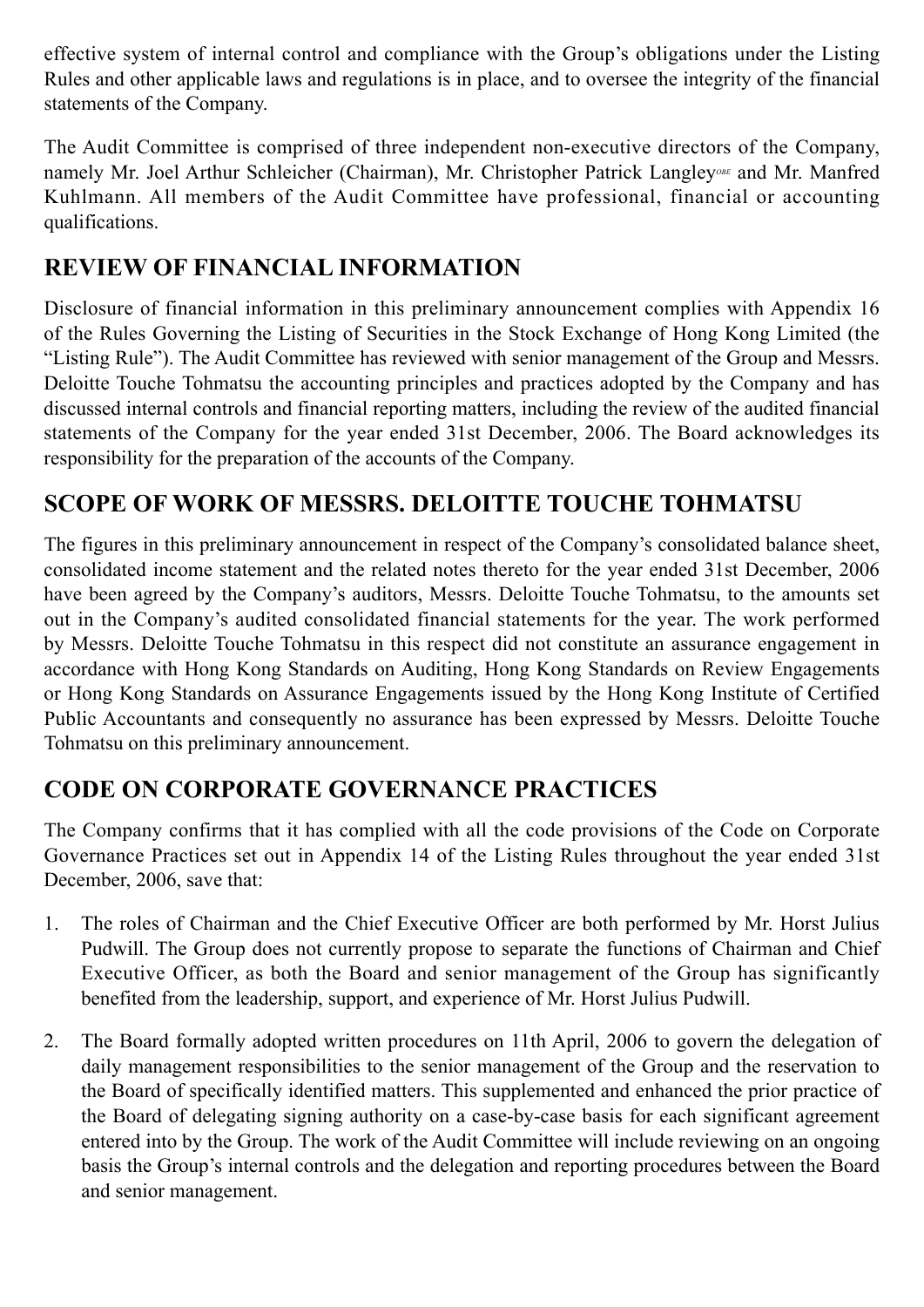3. None of the directors is appointed for a specific term since they are subject to retirement by rotation and re-election in accordance with the Articles of Association of the Company. Under Article 103 of the Articles of Association of the Company, one third of the Board must retire by rotation at each annual general meeting of the Company and, if eligible, offer themselves for reelection.

# **COMPLIANCE WITH THE MODEL CODE OF THE LISTING RULES**

The Board has adopted the provisions of the Model Code for Securities Transactions by Directors of Listed Issuers set out in Appendix 10 to the Listing Rules (the "Model Code"). The Company confirms that, after specific enquiry with each Director, all Directors have confirmed compliance with the Model Code during the year ended 31st December, 2006. The Board has also adopted a code of conduct, on terms no less onerous than the Model Code, which applies to securities transactions of all relevant employees who may be in possession of unpublished price-sensitive information in relation to the Company's shares, and which has been published on the Company's website, www.ttigroup.com.

# **PURCHASE, SALE OR REDEMPTION OF SHARES**

There has been no purchase, sale or redemption of shares of the Company by the Company or any of its subsidiaries during the year.

# **CLOSURE OF REGISTER OF MEMBERS**

The register of members of the Company will be closed from Friday, 25th May, 2007 to Tuesday, 29th May, 2007, both days inclusive. In order to qualify for the final dividend, all transfers accompanied by the relevant share certificates must be lodged with the Company's share registrars, Secretaries Limited, at 26/F., Tesbury Centre, 28 Queen's Road East, Hong Kong not later than 4:00 p.m. on Wednesday, 23rd May, 2007.

## **ANNUAL GENERAL MEETING**

The annual general meeting of the Company will be held at Harbour Room, Level 3, The Ritz-Carlton, Hong Kong, 3 Connaught Road Central, Hong Kong on 29th May, 2007 at 9:30 a.m. The notice of the annual general meeting will be published in The Standard and Hong Kong Economic Times and dispatched to the shareholders of the Company on or about 30th April, 2007.

## **APPRECIATION**

Once again, I would like to close by thanking our employees for their passion and commitment in moving us forward in our vision of being the world leader in our core businesses. My fellow directors provided insight and thoughtful analysis throughout the year guiding our governance and vision. Finally, we truly appreciate the support of our shareholders, customers, and partners for helping deliver another record year in 2006.

> By order of the Board **Horst Julius Pudwill** *Chairman and Chief Executive Officer*

Hong Kong, 18th April, 2007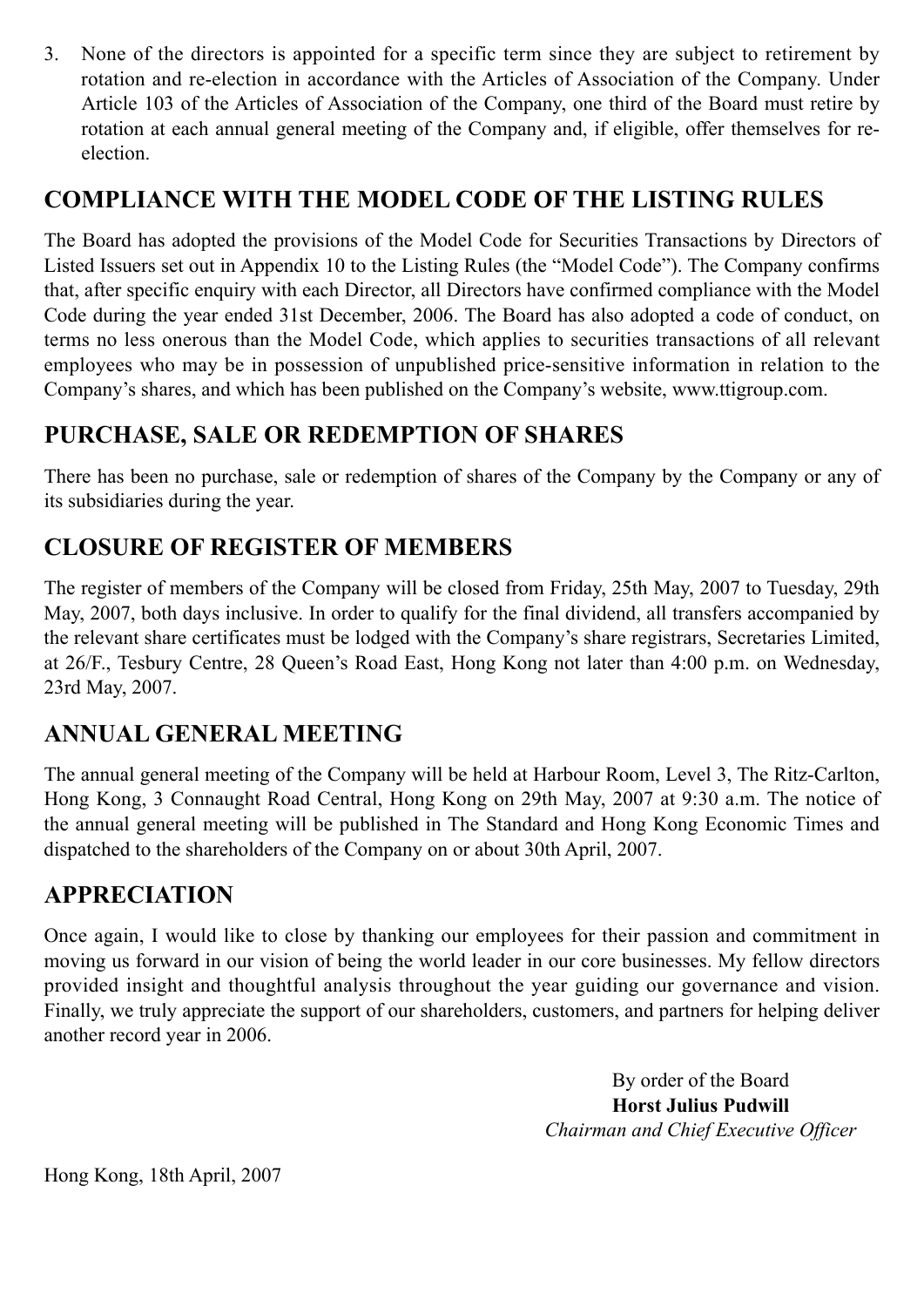*This results announcement is published on the websites of the Company (www.ttigroup.com) and The Stock Exchange of Hong Kong Limited (www.hkex.com.hk). The annual report will be dispatched to the shareholders of the Company and available to the same websites on or about 30th April, 2007.*

*As at the date of this announcement, the Board comprises five Group Executive Directors, namely Mr. Horst Julius Pudwill (Chairman and Chief Executive Officer), Dr. Roy Chi Ping Chung JP (Vice Chairman), Mr. Patrick Kin Wah Chan, Mr. Frank Chi Chung Chan and Mr. Stephan Horst Pudwill, one Non-executive Director, namely Mr. Vincent Ting Kau Cheung, and three Independent Non-executive Directors, namely Mr. Joel Arthur Schleicher, Mr. Christopher Patrick LangleyOBE and Mr. Manfred Kuhlmann.*

*All trademarks used are intellectual property of their respective owners and are protected under trademark law.* 

The use of the trademark Ryobi® is pursuant to a license granted by Ryobi Limited.

*RIDGID® is a registered trademark of Ridgid, Inc., part of Emerson Professional Tools, a business of St. Louis-based Emerson (NYSE: EMR). The orange color used on these products and the combination of orange and grey are trademarks for RIDGID® brand power tools.*

*Sears® , Craftsman® and Kenmore® brands are registered trademarks of Sears Brands, LLC.*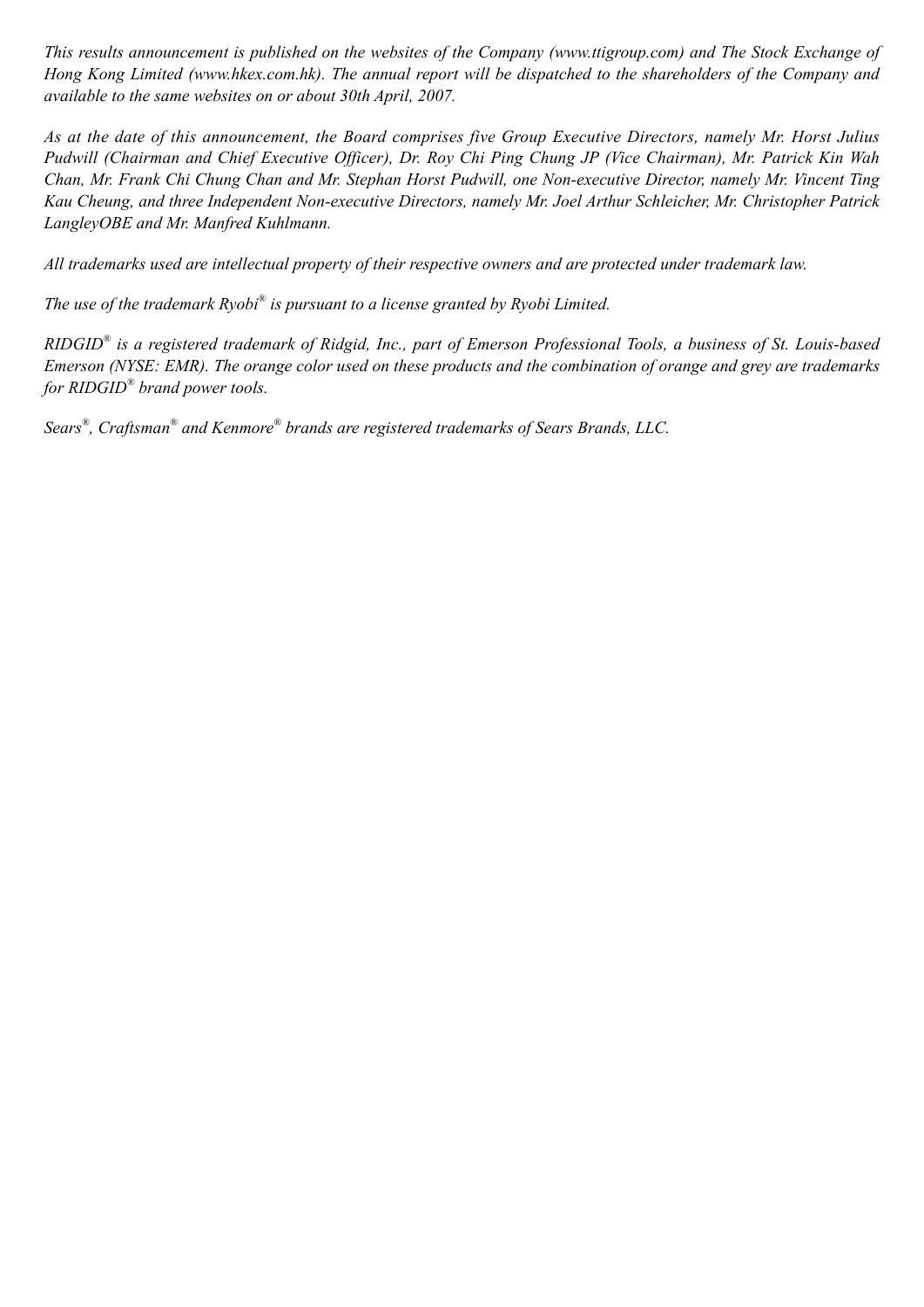# **RESULTS SUMMARY**

## **Consolidated Income Statement**

For the year ended 31st December, 2006

|                                                                                                     | <b>Notes</b>   | 2006<br><b>HK\$'000</b><br>(Note $13$ )                 | 2005<br>HK\$'000<br>(Note $13$ )                       | 2006<br><b>US\$'000</b>                           | 2005<br><b>US\$'000</b>                          |
|-----------------------------------------------------------------------------------------------------|----------------|---------------------------------------------------------|--------------------------------------------------------|---------------------------------------------------|--------------------------------------------------|
| Turnover<br>Cost of sales                                                                           | $\overline{2}$ | 21,822,597<br>(14, 929, 737)                            | 22,358,387<br>(15, 416, 176)                           | 2,797,769<br>(1,914,069)                          | 2,866,460<br>(1,976,433)                         |
| Gross profit<br>Other income<br>Interest income<br>Selling, distribution, advertising               |                | 6,892,860<br>43,423<br>91,454                           | 6,942,211<br>46,630<br>60,368                          | 883,700<br>5,567<br>11,725                        | 890,027<br>5,978<br>7,739                        |
| and warranty expenses<br>Administrative expenses<br>Research and development costs<br>Finance costs | $\mathfrak{Z}$ | (2,529,631)<br>(2, 414, 135)<br>(428,311)<br>(391, 679) | (2,537,555)<br>(2,443,035)<br>(492, 234)<br>(353, 041) | (324, 312)<br>(309, 504)<br>(54, 912)<br>(50,215) | (325, 328)<br>(313,208)<br>(63, 107)<br>(45,262) |
| Profit before share of results of<br>associates and taxation<br>Share of results of associates      |                | 1,263,981<br>(895)                                      | 1,223,344<br>(6, 463)                                  | 162,049<br>(115)                                  | 156,839<br>(829)                                 |
| Profit before taxation<br>Taxation                                                                  | $\overline{4}$ | 1,263,086<br>(184, 017)                                 | 1,216,881<br>(157, 714)                                | 161,934<br>(23,592)                               | 156,010<br>(20, 220)                             |
| Profit for the year                                                                                 | 5              | 1,079,069                                               | 1,059,167                                              | 138,342                                           | 135,790                                          |
| Attributable to:<br>Equity holders of the parent<br>Minority interests                              |                | 1,071,864<br>7,205                                      | 1,018,984<br>40,183                                    | 137,418<br>924                                    | 130,638<br>5,152                                 |
|                                                                                                     |                | 1,079,069                                               | 1,059,167                                              | 138,342                                           | 135,790                                          |
| Dividends paid                                                                                      |                | 279,845                                                 | 251,469                                                | 35,878                                            | 32,240                                           |
| Earnings per share (HK/US cents)<br><b>Basic</b><br>Diluted                                         | 6              | 73.18<br>70.12                                          | 73.53<br>69.75                                         | 9.38<br>8.99                                      | 9.43<br>8.94                                     |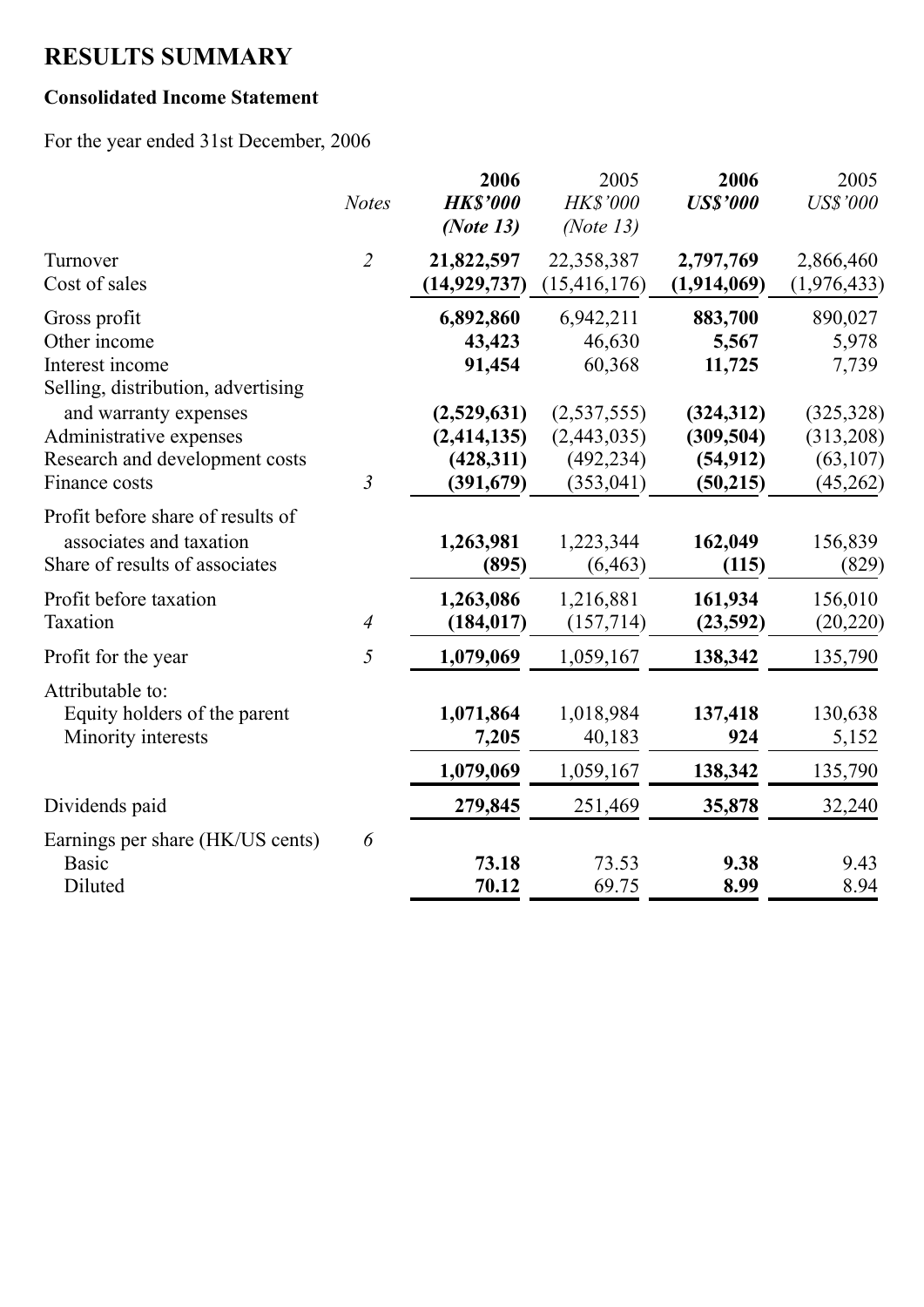## **Consolidated Balance Sheet**

As at 31st December, 2006

|                                       |              | 2006            | 2005         | 2006            | 2005            |
|---------------------------------------|--------------|-----------------|--------------|-----------------|-----------------|
|                                       | <b>Notes</b> | <b>HK\$'000</b> | HK\$'000     | <b>US\$'000</b> | <b>US\$'000</b> |
|                                       |              | (Note 13)       | (Note $13$ ) |                 |                 |
| <b>ASSETS</b>                         |              |                 |              |                 |                 |
| Non-current assets                    |              |                 |              |                 |                 |
| Property, plant and equipment         | 7&11         | 1,791,746       | 1,755,025    | 229,711         | 225,003         |
| Lease prepayments                     |              | 66,659          | 65,829       | 8,546           | 8,440           |
| Goodwill                              |              | 4,042,996       | 3,990,967    | 518,333         | 511,662         |
| Intangible assets                     |              | 1,620,181       | 1,461,453    | 207,716         | 187,366         |
| Interests in associates               |              | 192,989         | 189,453      | 24,742          | 24,289          |
| Available-for-sale investments        |              | 43,315          | 15,558       | 5,553           | 1,994           |
| Deferred tax assets                   |              | 706,493         | 646,758      | 90,576          | 82,918          |
|                                       |              | 8,464,379       | 8,125,043    | 1,085,177       | 1,041,672       |
| <b>Current assets</b>                 |              |                 |              |                 |                 |
| Inventories                           |              | 4,019,883       | 3,971,216    | 515,370         | 509,130         |
| Trade and other receivables           | 8            | 3,827,038       | 3,265,355    | 490,646         | 418,635         |
| Deposits and prepayments              |              | 544,977         | 466,030      | 69,869          | 59,748          |
| <b>Bills</b> receivable               |              | 578,560         | 431,121      | 74,174          | 55,272          |
| Tax recoverable                       |              | 150,312         | 68,544       | 19,271          | 8,788           |
| Trade receivables from                |              |                 |              |                 |                 |
| associates                            |              | 8,554           | 1,310        | 1,097           | 168             |
| Held-for-trading investments in       |              |                 |              |                 |                 |
| Hong Kong                             |              | 7,800           |              | 1,000           |                 |
| Bank balances, deposits and           |              |                 |              |                 |                 |
| cash                                  |              | 3,718,798       | 4,046,122    | 476,769         | 518,734         |
|                                       |              | 12,855,922      | 12,249,698   | 1,648,196       | 1,570,475       |
|                                       |              |                 |              |                 |                 |
| <b>Current liabilities</b>            |              |                 |              |                 |                 |
| Trade and other payables              | 9            | 3,118,120       | 3,590,699    | 399,759         | 460,346         |
| Bills payable                         |              | 335,455         | 550,964      | 43,007          | 70,636          |
| Warranty provision                    |              | 369,638         | 338,211      | 47,389          | 43,360          |
| Trade payable to an associate         |              | 11,811          | 21,946       | 1,514           | 2,814           |
| Tax payable                           |              | 168,769         | 116,624      | 21,637          | 14,952          |
| Obligations under finance leases      |              |                 |              |                 |                 |
| — due within one year                 |              | 18,535          | 18,107       | 2,376           | 2,321           |
| Discounted bills with recourse        |              | 2,501,155       | 2,101,171    | 320,661         | 269,381         |
| Unsecured borrowings                  |              |                 |              |                 |                 |
| — due within one year                 |              | 421,849         | 434,349      | 54,083          | 55,685          |
| <b>Bank</b> overdrafts                |              | 268,725         | 238,928      | 34,452          | 30,632          |
|                                       |              | 7,214,057       | 7,410,999    | 924,878         | 950,127         |
| Net current assets                    |              | 5,641,865       | 4,838,699    | 723,318         | 620,348         |
| Total assets less current liabilities |              | 14,106,244      | 12,963,742   | 1,808,495       | 1,662,020       |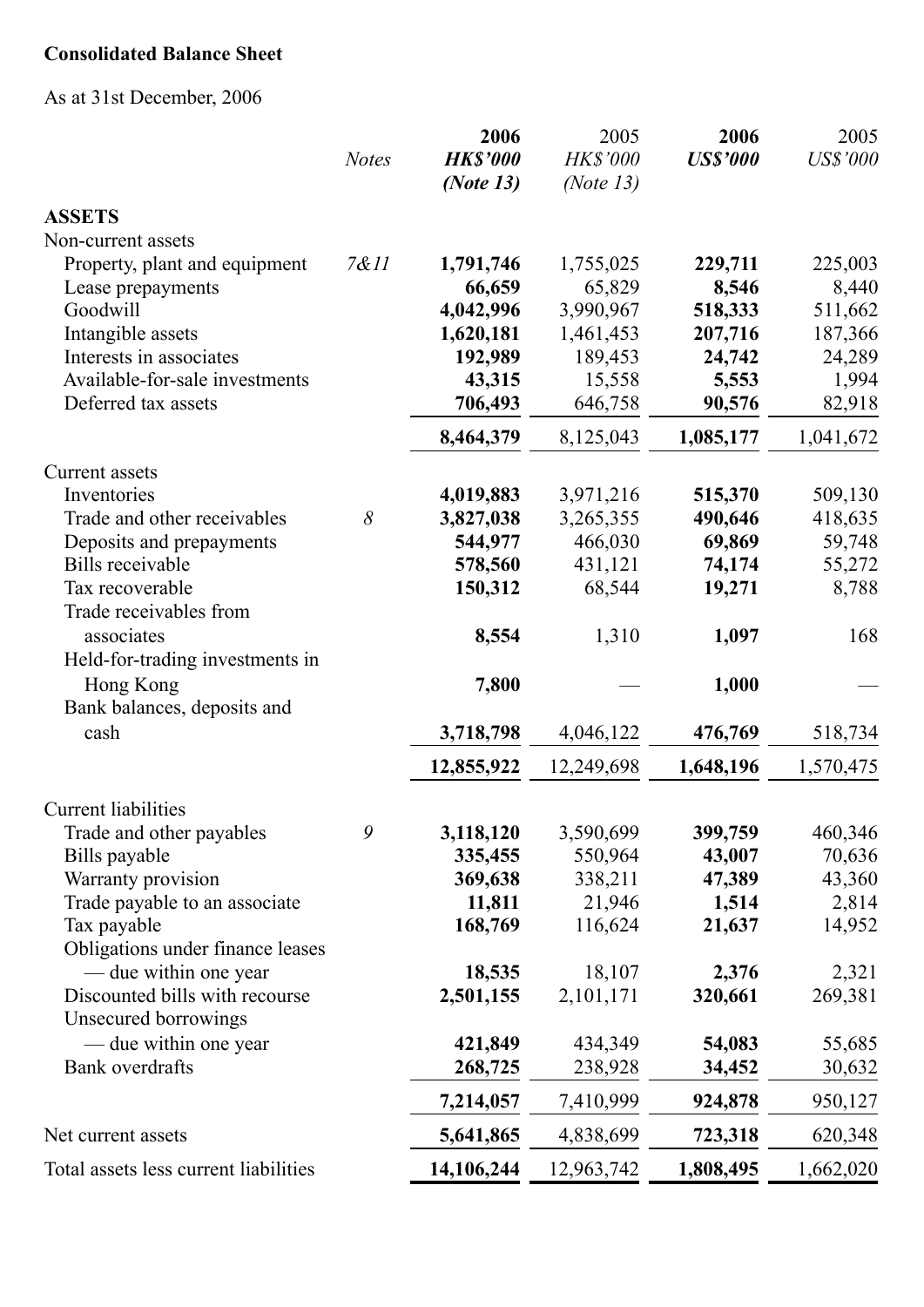|                                                                       |              | 2006            | 2005         | 2006            | 2005            |
|-----------------------------------------------------------------------|--------------|-----------------|--------------|-----------------|-----------------|
|                                                                       | <b>Notes</b> | <b>HK\$'000</b> | HK\$'000     | <b>US\$'000</b> | <b>US\$'000</b> |
|                                                                       |              | (Note $13$ )    | (Note $13$ ) |                 |                 |
| <b>CAPITAL AND RESERVES</b>                                           |              |                 |              |                 |                 |
| Share capital                                                         | 10           | 146,522         | 146,172      | 18,785          | 18,740          |
| Reserves                                                              |              | 6,850,008       | 5,966,167    | 878,208         | 764,895         |
| Equity attributable to equity                                         |              |                 |              |                 |                 |
| holders of the parent                                                 |              | 6,996,530       | 6,112,339    | 896,993         | 783,635         |
| Minority interests                                                    |              | 81,445          | 120,670      | 10,442          | 15,471          |
| Total equity                                                          |              | 7,077,975       | 6,233,009    | 907,435         | 799,106         |
| <b>NON-CURRENT LIABILITIES</b><br>Obligations under finance<br>leases |              |                 |              |                 |                 |
| — due after one year                                                  |              | 125,529         | 125,467      | 16,093          | 16,086          |
| Convertible bonds                                                     |              | 1,105,834       | 1,078,307    | 141,774         | 138,244         |
| Unsecured borrowings                                                  |              |                 |              |                 |                 |
| — due after one year                                                  |              | 4,464,353       | 4,225,411    | 572,353         | 541,719         |
| Retirement benefit obligations                                        |              | 834,087         | 786,337      | 106,934         | 100,812         |
| Deferred tax liabilities                                              |              | 498,466         | 515,211      | 63,906          | 66,053          |
|                                                                       |              | 7,028,269       | 6,730,733    | 901,060         | 862,914         |
|                                                                       |              | 14,106,244      | 12,963,742   | 1,808,495       | 1,662,020       |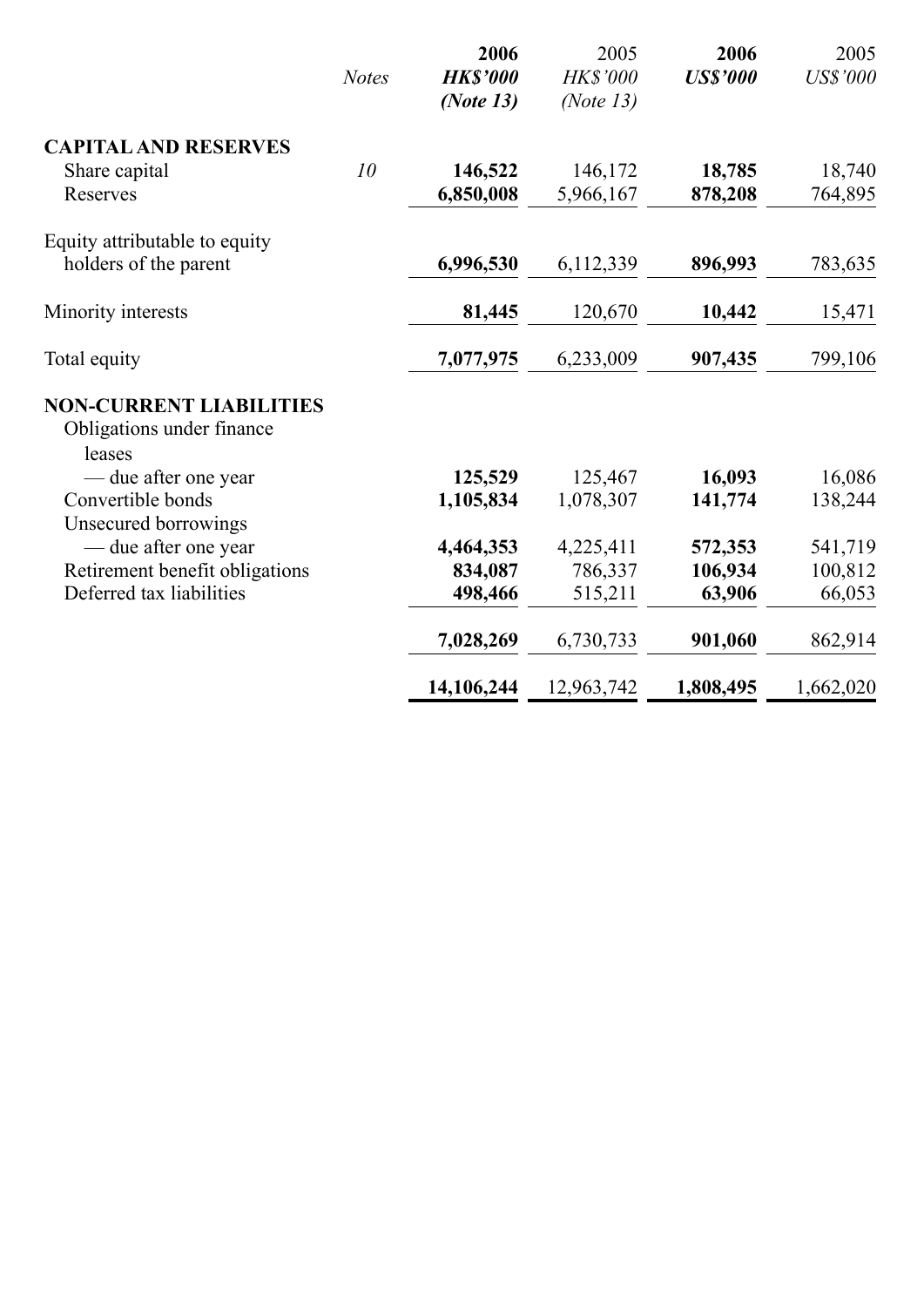## **NOTES TO THE FINANCIAL STATEMENTS**

#### **1. Basis of Preparation and Accounting Policies**

In the current year, the Group has applied, for the first time, a number of new standards, amendments and interpretations ("new HKFRSs") issued by the Hong Kong Institute of Certified Public Accountants ("HKICPA"), which are either effective for accounting periods beginning on or after 1st December, 2005 or 1st January, 2006. The adoption of the new HKFRSs had no material effect on how the results for the current or prior accounting periods have been prepared and presented. Accordingly, no prior period adjustment has been required.

The Group has not early applied the following new standards, amendments or interpretations that have been issued but are not yet effective. The directors of the Company anticipate that the application of these standards, amendments or interpretations will have no material impact on how the results and the financial position of the Group are prepared and presented.

| HKAS 1 (Amendment) | Capital Disclosures <sup>1</sup>                                    |
|--------------------|---------------------------------------------------------------------|
| <b>HKFRS 7</b>     | Financial Instruments: Disclosures <sup>1</sup>                     |
| <b>HKFRS 8</b>     | Operating Segments <sup>2</sup>                                     |
| HK(IFRIC)-Int 7    | Applying the Restatement Approach under HKAS 29 Financial Reporting |
|                    | in Hyperinflationary Economies <sup>3</sup>                         |
| HK(IFRIC)-Int 8    | Scope of HKFRS $2^4$                                                |
| HK(IFRIC)-Int 9    | Reassessment of Embedded Derivatives <sup>5</sup>                   |
| HK(IFRIC)-Int 10   | Interim Financial Reporting and Impairment <sup>6</sup>             |
| HK(IFRIC)-Int 11   | HKFRS $2$ – Group and Treasury Share Transactions <sup>7</sup>      |
| HK(IFRIC)-Int 12   | Service Concession Arrangements <sup>8</sup>                        |
|                    |                                                                     |

<sup>1</sup> Effective for annual periods beginning on or after 1st January, 2007

 $2^2$  Effective for annual periods beginning on or after 1st January, 2009

<sup>3</sup> Effective for annual periods beginning on or after 1st March, 2006

<sup>4</sup> Effective for annual periods beginning on or after 1st May, 2006

<sup>5</sup> Effective for annual periods beginning on or after 1st June, 2006

<sup>6</sup> Effective for annual periods beginning on or after 1st November, 2006

 $<sup>7</sup>$  Effective for annual periods beginning on or after 1st March, 2007</sup>

<sup>8</sup> Effective for annual periods beginning on or after 1st January, 2008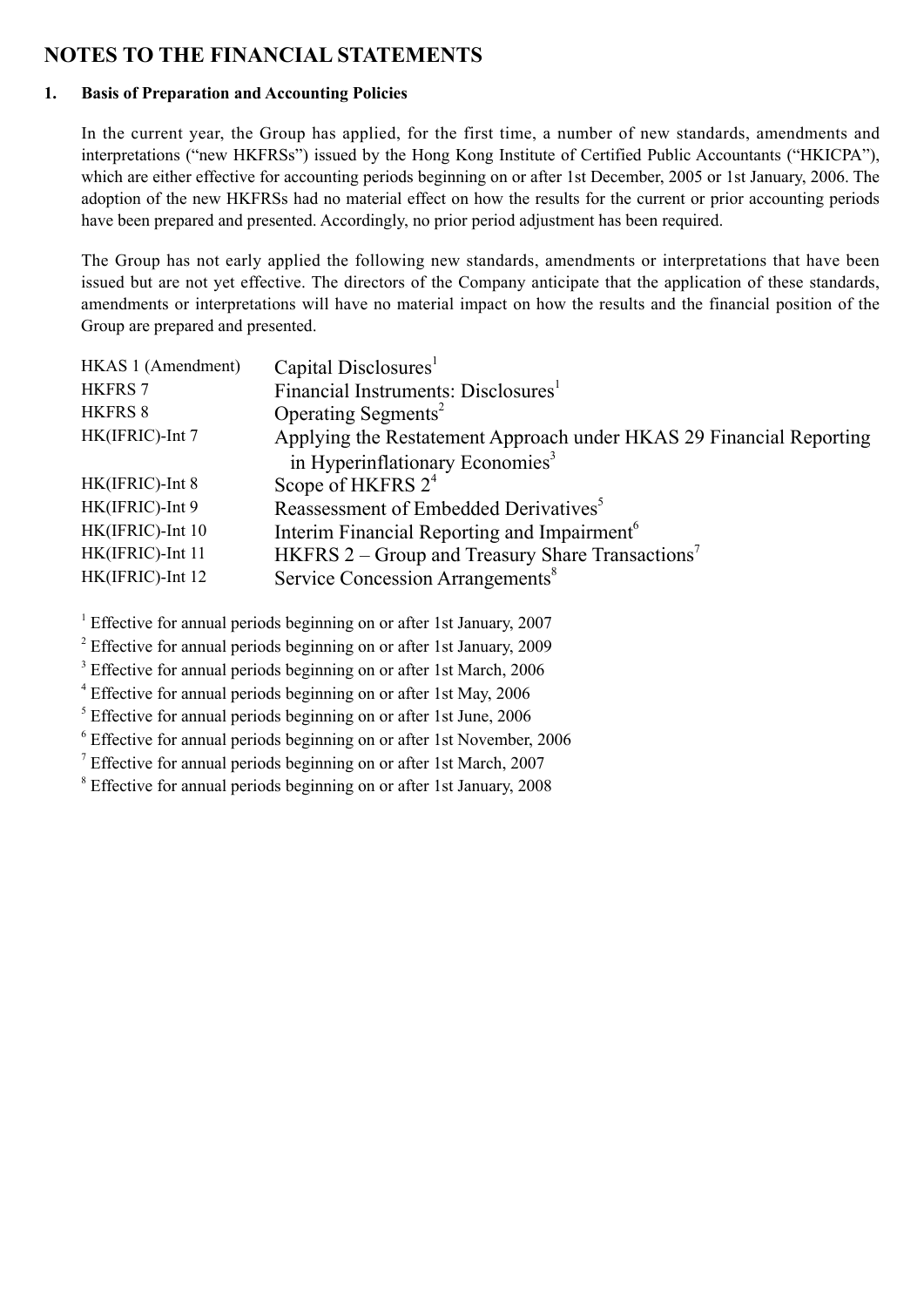### **2. Segment Information**

#### *Income Statement*

*For the year ended 31st December, 2006*

|                                                             | Power                        |                                      | <b>Laser</b> and                      |                                        |                                 |
|-------------------------------------------------------------|------------------------------|--------------------------------------|---------------------------------------|----------------------------------------|---------------------------------|
|                                                             | Equipment<br><b>HK\$'000</b> | <b>Floor Care</b><br><b>HK\$'000</b> | <b>Electronics</b><br><b>HK\$'000</b> | <b>Eliminations</b><br><b>HK\$'000</b> | Consolidated<br><b>HK\$'000</b> |
| Turnover                                                    |                              |                                      |                                       |                                        |                                 |
| External sales                                              | 17, 115, 746                 | 4,427,949                            | 278,902                               |                                        | 21,822,597                      |
| Inter-segment sales                                         | 14,914                       | 188,768                              | 18,331                                | (222, 013)                             |                                 |
| Total                                                       | 17,130,660                   | 4,616,717                            | 297,233                               | (222, 013)                             | 21,822,597                      |
| Inter-segment sales are charged at prevailing market rates. |                              |                                      |                                       |                                        |                                 |
| Result                                                      |                              |                                      |                                       |                                        |                                 |
| Segment results                                             | 1,462,030                    | 156,757                              | 36,873                                |                                        | 1,655,660                       |
| Finance costs                                               |                              |                                      |                                       |                                        | (391, 679)                      |
| Share of results of associates                              |                              |                                      |                                       |                                        | (895)                           |
| Profit before taxation                                      |                              |                                      |                                       |                                        | 1,263,086                       |
| Taxation                                                    |                              |                                      |                                       |                                        | (184, 017)                      |
| Profit for the year                                         |                              |                                      |                                       |                                        | 1,079,069                       |

#### *For the year ended 31st December, 2005*

|                     | Power<br>Equipment<br><b>HK\$'000</b> | Floor Care<br><b>HK\$'000</b> | Laser and<br>Electronics<br><b>HK\$'000</b> | Eliminations<br><b>HK\$'000</b> | Consolidated<br><b>HK\$'000</b> |
|---------------------|---------------------------------------|-------------------------------|---------------------------------------------|---------------------------------|---------------------------------|
| Turnover            |                                       |                               |                                             |                                 |                                 |
| External sales      | 17,176,671                            | 4,525,858                     | 655,858                                     |                                 | 22,358,387                      |
| Inter-segment sales | 187,074                               | 25,718                        | 221,922                                     | (434, 714)                      |                                 |
| Total               | 17,363,745                            | 4,551,576                     | 877,780                                     | (434, 714)                      | 22,358,387                      |

Inter-segment sales are charged at prevailing market rates.

| Result<br>Segment results<br>Finance costs<br>Share of results of associates | 1,237,379 | 199,786 | 139,220 | 1,576,385<br>(353, 041)<br>(6, 463) |
|------------------------------------------------------------------------------|-----------|---------|---------|-------------------------------------|
| Profit before taxation<br>Taxation                                           |           |         |         | 1,216,881<br>(157,714)              |
| Profit for the year                                                          |           |         |         | 1,059,167                           |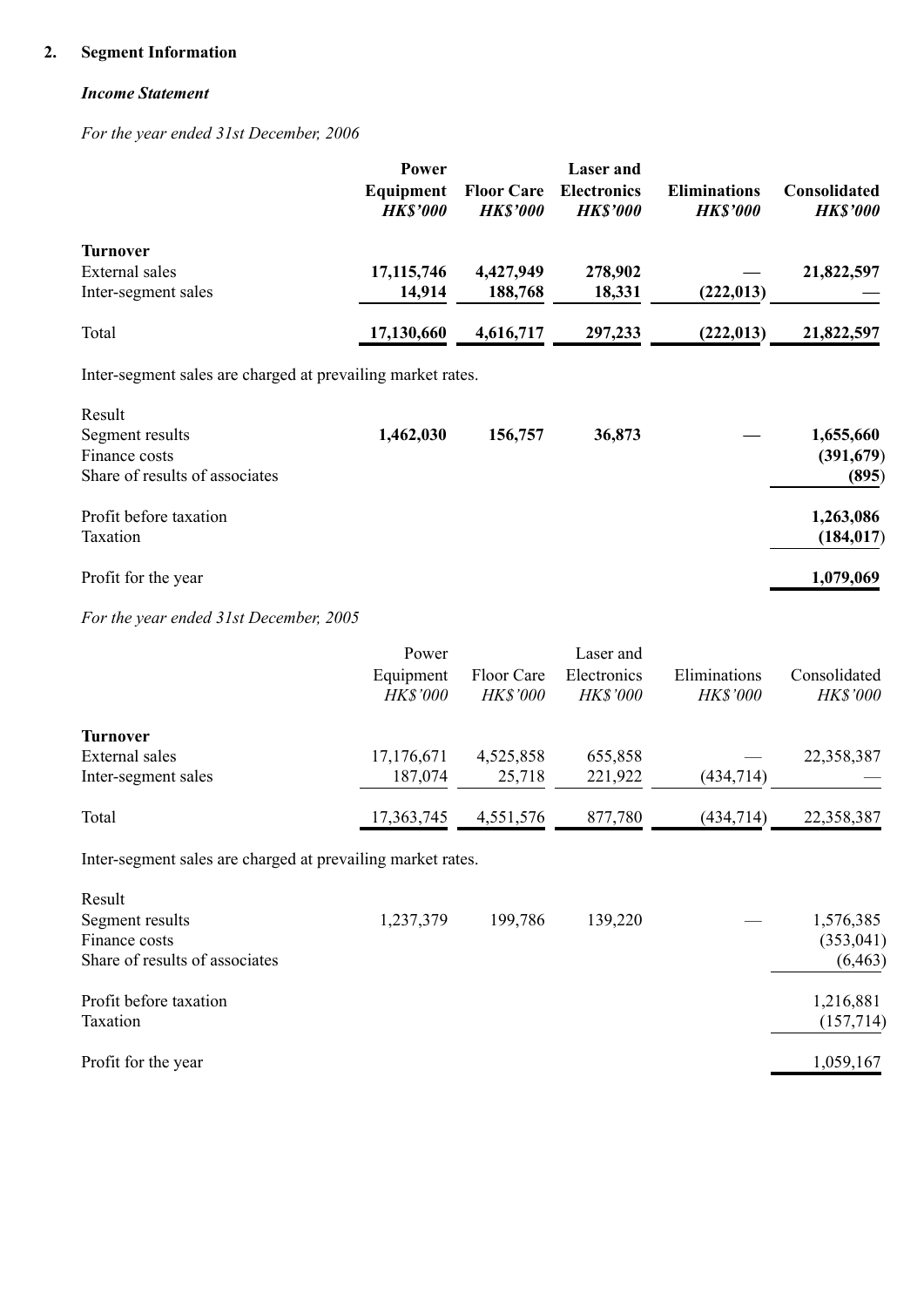|                                                               |                 |            | <b>Contribution to results from</b><br>ordinary activities before |                   |
|---------------------------------------------------------------|-----------------|------------|-------------------------------------------------------------------|-------------------|
|                                                               | <b>Turnover</b> |            | taxation                                                          |                   |
|                                                               | 2006            | 2005       | 2006                                                              | 2005              |
|                                                               | <b>HK\$'000</b> | HK\$'000   | <b>HK\$'000</b>                                                   | HK\$'000          |
| By geographical market location:                              |                 |            |                                                                   |                   |
| North America                                                 | 16,081,779      | 17,122,079 | 1,383,832                                                         | 1,385,239         |
| Europe and other countries                                    | 5,740,818       | 5,236,308  | 271,828                                                           | 191,146           |
|                                                               | 21,822,597      | 22,358,387 | 1,655,660                                                         | 1,576,385         |
| Finance costs                                                 |                 |            | (391,679)                                                         | (353, 041)        |
| Share of results of associates                                |                 |            | (895)                                                             | (6, 463)          |
| Profit before taxation                                        |                 |            | 1,263,086                                                         | 1,216,881         |
| <b>Finance Costs</b>                                          |                 |            |                                                                   |                   |
|                                                               |                 |            | 2006                                                              | 2005              |
|                                                               |                 |            | <b>HK\$'000</b>                                                   | HK\$'000          |
| Interests on:                                                 |                 |            |                                                                   |                   |
| Bank loans and overdrafts wholly repayable within five years  |                 |            | 129,075                                                           | 137,747           |
| Obligations under finance leases<br>Fixed interest rate notes |                 |            | 6,805                                                             | 8,142             |
| Effective interest expense on convertible bonds               |                 |            | 228,272<br>27,527                                                 | 180,102<br>27,050 |
|                                                               |                 |            |                                                                   |                   |
|                                                               |                 |            | 391,679                                                           | 353,041           |
| <b>Taxation</b>                                               |                 |            |                                                                   |                   |
|                                                               |                 |            | 2006                                                              | 2005              |
|                                                               |                 |            | <b>HK\$'000</b>                                                   | HK\$'000          |
| The total tax charge (credit) comprises:                      |                 |            |                                                                   |                   |
| Hong Kong Profits Tax                                         |                 |            | 56,085                                                            | 64,456            |
| Overseas Tax                                                  |                 |            | 184,649                                                           | 168,814           |
| Deferred Tax                                                  |                 |            | (56, 717)                                                         | (75, 556)         |
|                                                               |                 |            | 184,017                                                           | 157,714           |

Hong Kong profits tax is calculated at 17.5% of the estimated assessable profits for both years.

Taxation arising in other jurisdictions is calculated at the rates prevailing in the relevant jurisdictions.

### **5. Profit for the Year**

**3. Finance Costs**

**4. Taxation**

|                                                          | 2006  | 2005            |
|----------------------------------------------------------|-------|-----------------|
| <b>HK\$'000</b>                                          |       | <b>HK\$'000</b> |
| Profit for the year has been arrived at after charging:  |       |                 |
| Depreciation on property, plant and equipment<br>451,278 |       | 471,178         |
| Amortization of lease prepayments                        | 1,402 | 1,402           |
| Amortization of intangible assets<br>89,417              |       | 47,084          |
| Staff costs<br>2,170,339                                 |       | 2,215,517       |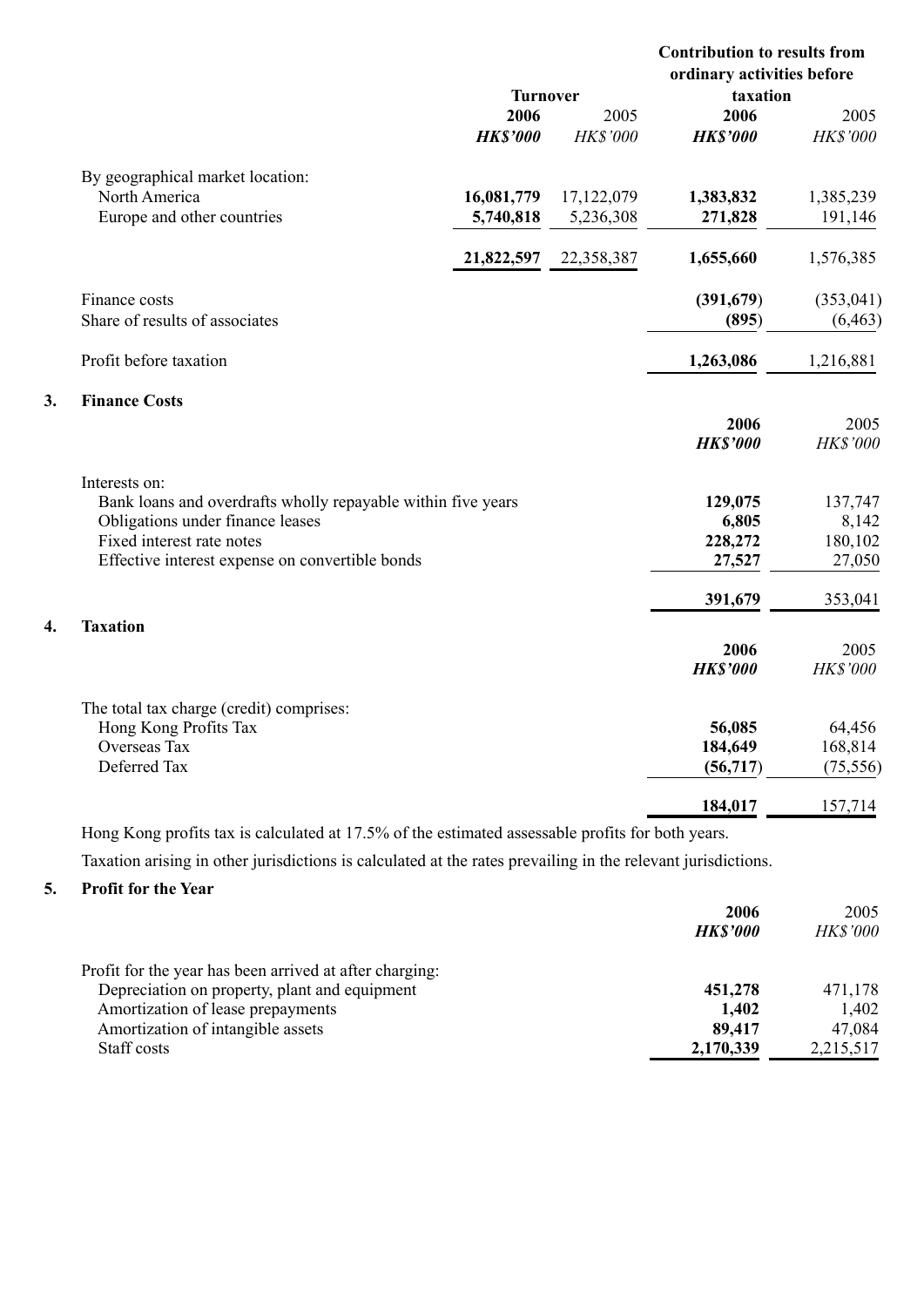#### **6. Earnings per Share**

The calculation of the basic and diluted earnings per share attributable to the ordinary equity holders of the parent is based on the following data:

|                                                                                                                                                             | 2006<br><b>HK\$'000</b>     | 2005<br>HK\$'000            |
|-------------------------------------------------------------------------------------------------------------------------------------------------------------|-----------------------------|-----------------------------|
| Earnings for the purpose of basic earnings per share:<br>Profit for the year attributable to equity holders of the parent                                   | 1,071,864                   | 1,018,984                   |
| Effect of dilutive potential ordinary shares:<br>Effective interest on convertible bonds                                                                    | 22,710                      | 22,316                      |
| Earnings for the purpose of diluted earnings per share                                                                                                      | 1,094,574                   | 1,041,300                   |
| Weighted average number of ordinary shares for the purpose of basic earnings<br>per share<br>Effect of dilutive potential ordinary shares:<br>Share options | 1,464,595,829<br>30,435,277 | 1,385,789,675<br>41,186,410 |
| Convertible bonds                                                                                                                                           | 65,922,585                  | 65,922,585                  |
| Weighted average number of ordinary shares for the purpose of diluted earnings<br>per share                                                                 | 1,560,953,691               | 1,492,898,670               |

#### **7. Additions of Property, Plant and Equipment**

During the year, the Group spent approximately HK\$473 million (2005: HK\$533 million) on the acquisition of property, plant and equipment.

#### **8. Trade and Other Receivables**

The Group has a policy of allowing credit periods ranging from 60 days to 120 days. The aged analysis of trade receivables is as follows:

|    |                                                    | 2006            | 2005            |
|----|----------------------------------------------------|-----------------|-----------------|
|    |                                                    | <b>HK\$'000</b> | <b>HK\$'000</b> |
|    | $0$ to $60$ days                                   | 3,143,989       | 2,622,904       |
|    | 61 to 120 days                                     | 230,131         | 255,728         |
|    | 121 days or above                                  | 103,977         | 115,733         |
|    | Total trade receivables                            | 3,478,097       | 2,994,365       |
|    | Other receivables                                  | 348,941         | 270,990         |
|    |                                                    | 3,827,038       | 3,265,355       |
| 9. | <b>Trade and Other Payables</b>                    |                 |                 |
|    | The aged analysis of trade payables is as follows: |                 |                 |
|    |                                                    | 2006            | 2005            |
|    |                                                    | <b>HK\$'000</b> | <b>HK\$'000</b> |
|    | $0$ to $60$ days                                   | 1,345,473       | 1,552,235       |
|    | $61$ to 120 days                                   | 91,696          | 278,482         |
|    | 121 days or above                                  | 30,547          | 70,475          |
|    | Total trade payables                               | 1,467,716       | 1,901,192       |
|    | Other payables                                     | 1,650,404       | 1,689,507       |
|    |                                                    | 3,118,120       | 3,590,699       |